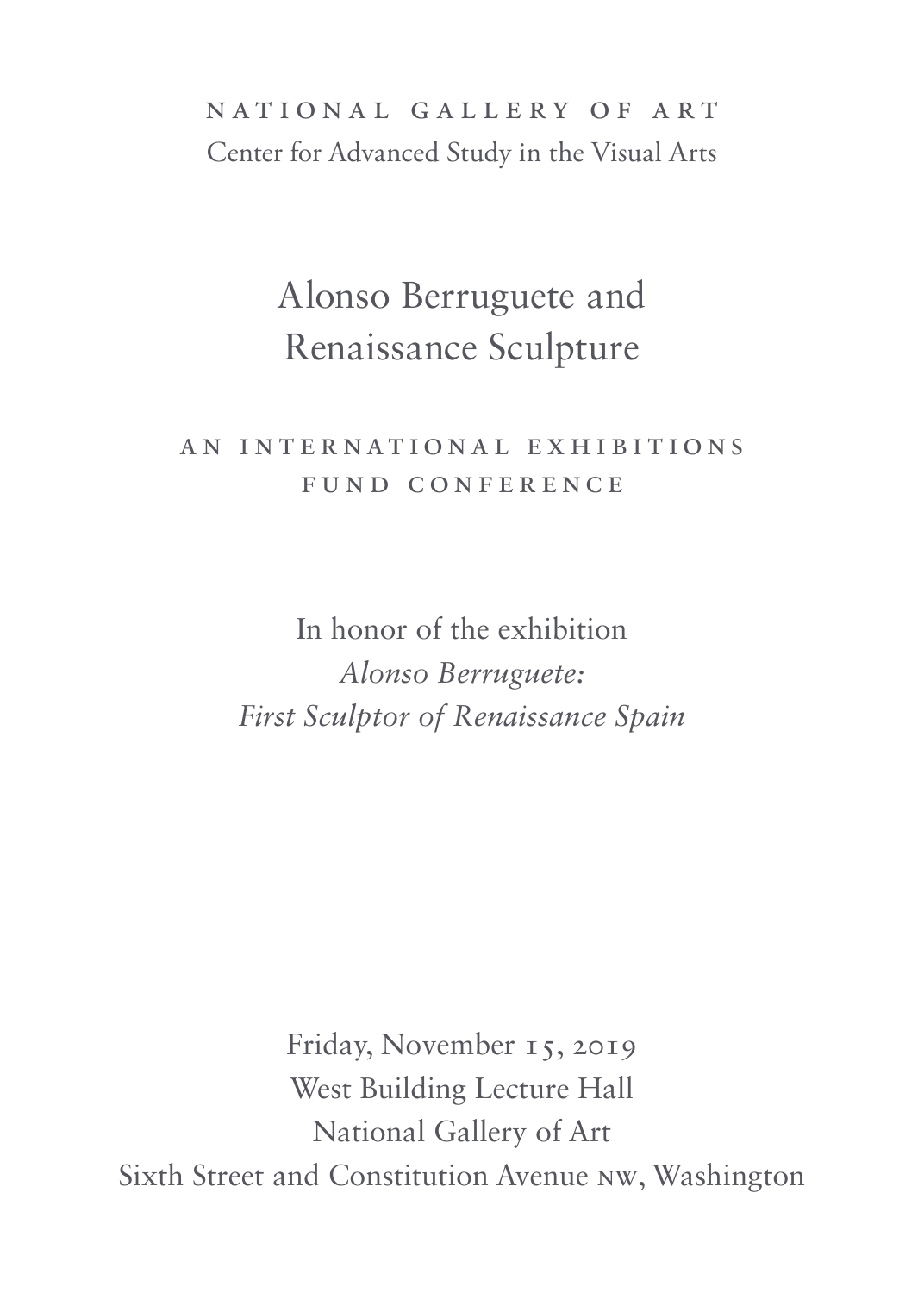#### **Morning Session**

#### **11:00 am**

elizabeth cropper Dean Center for Advanced Study in the Visual Arts *Welcome*

elizabeth cropper, moderator

kelley helmstutler di dio University of Vermont *Artists and Objects on the Move in Renaissance Spain and Italy*

tommaso mozzati Università degli Studi di Perugia *Celebrating Alonso Berruguete: Anniversaries, Monuments, Art History*

richard kagan Johns Hopkins University *Berruguete's Quest for Status and Power: Further Thoughts*